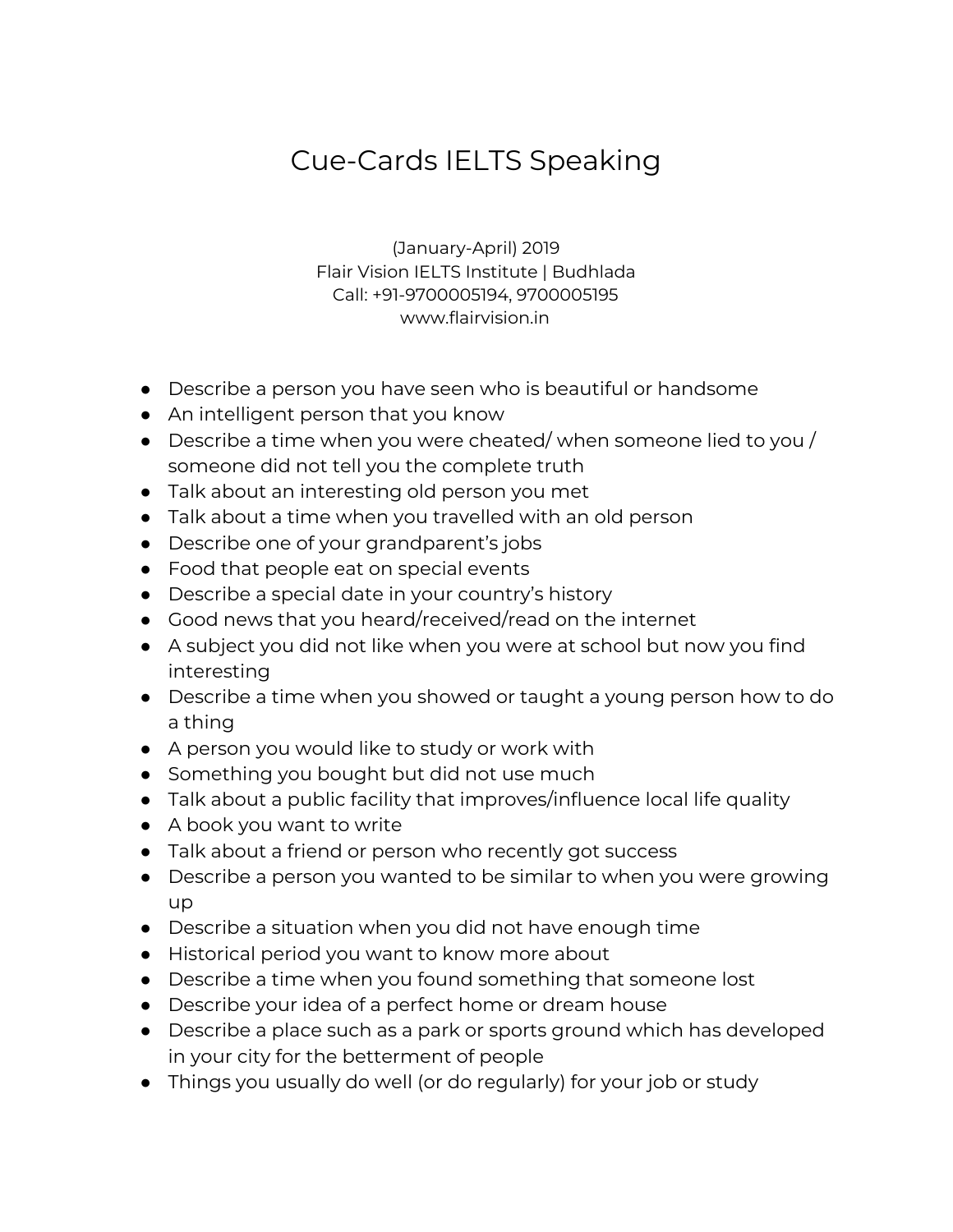- Describe a good law in your country
- Describe something you made yourself for your friend (handmade present)
- Talk about a skill that takes long time to learn
- Talk about a beautiful city
- Describe a family business
- Describe a time when you searched/looked for information from the internet
- Describe when someone gave you something you really wanted
- Talk about an equipment that was broken and you got repaired (or which had a

problem)

- Describe about a faraway(remote) place that you would like to visit
- Talk about a foreign language you want to learn (other than english)
- An important decision you made with help of someone
- Talk about a time when you received money as a gift
- Talk about a thing you complained about something ( but finally got a good result)
- Talk about a place where you like to study (indoors/outdoors) or where it is easy for you to study
- Describe a teenager you know
- Interesting part of your country or A place that is interesting in your country
- Talk about an interesting talk or a lecture
- Talk about something that you borrowed from your friend
- Talk about a game or sport you enjoyed when you were young
- Describe a person whom you have never met but heard a lot about him and would like to meet
- Talk about a TV Program that made you laugh a lot
- Describe a plant grown in your country that you think is important
- A talkative person
- An animal you like the most (Strange/ seen for the first time)-
- Design of a building you visited and liked / Talk about a building
- $\bullet$  A street market in your city / A street market where you did shopping
- Describe an outdoor sport that you haven't done yet and would like to do in the

future. Please say

● Describe a time when you had to change your plan / you changed your mind